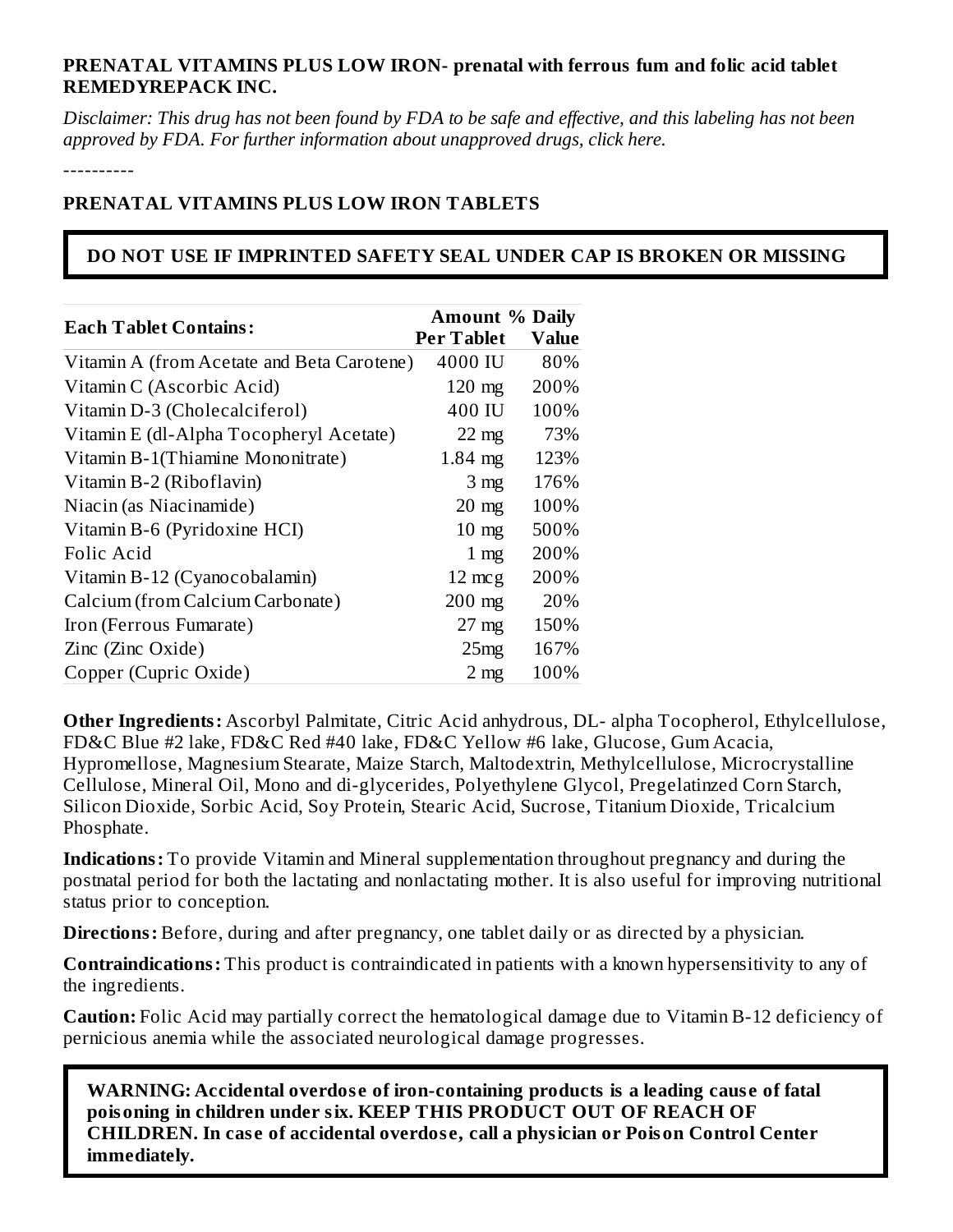Store at room temperature, USP. Dispense in a well closed light resistant container.

## **Repackaged and Distributed By:**

Remedy Repack, Inc.

625 Kolter Dr. Suite #4 Indiana, PA 1-724-465-8762

NDC: 70518-2746-00

PACKAGING: 30 in 1 BLISTER PACK

Store at room temperature, USP. Dispense in a well closed light resistant container.

## **Repackaged and Distributed By:**

Remedy Repack, Inc.

625 Kolter Dr. Suite #4 Indiana, PA 1-724-465-8762

DRUG: Prenatal Vitamins Plus Low Iron

GENERIC: Prenatal with Ferrous Fum and Folic Acid

DOSAGE: TABLET

ADMINSTRATION: ORAL

NDC: 70518-2746-0

COLOR: brown

SHAPE: OVAL

SCORE: No score

SIZE: 9 mm

IMPRINT: P;5

PACKAGING: 30 in 1 BLISTER PACK

ACTIVE INGREDIENT(S):

- VITAMIN A ACETATE 3080[iU] in 1
- BETA CAROTENE 920[iU] in 1
- ASCORBIC ACID 120mg in 1
- CHOLECALCIFEROL 400[iU] in 1
- .ALPHA.-TOCOPHEROL ACETATE, DL- 22mg in 1
- THIAMINE 1.84mg in 1
- RIBOFLAVIN 3mg in 1
- NIACIN 20mg in 1
- PYRIDOXINE HYDROCHLORIDE 10mg in 1
- FOLIC ACID 1mg in 1
- CYANOCOBALAMIN 12ug in 1
- CALCIUM CARBONATE 200mg in 1
- $\bullet$  IRON 27mg in 1
- ZINC 25mg in 1
- COPPER 2mg in 1

## INACTIVE INGREDIENT(S):

- **TRICALCIUM PHOSPHATE**
- SUCROSE
- STEARIC ACID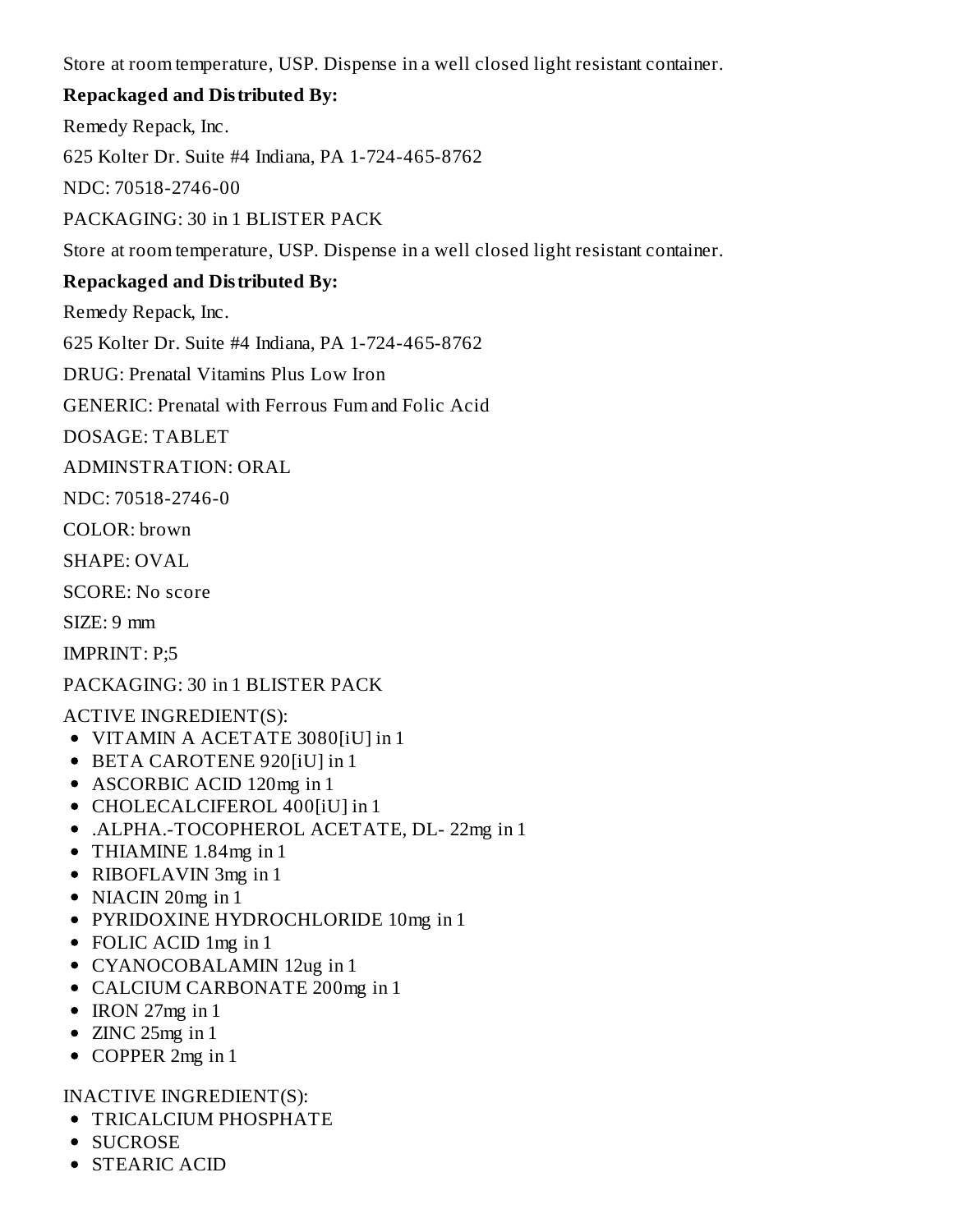- SOY PROTEIN  $\bullet$
- SORBIC ACID
- SILICON DIOXIDE
- POLYETHYLENE GLYCOL, UNSPECIFIED
- GLYCERYL MONOSTEARATE
- MINERAL OIL
- **MICROCRYSTALLINE CELLULOSE**
- METHYLCELLULOSE (100 MPA.S)
- TITANIUM DIOXIDE
- MALTODEXTRIN
- **MAGNESIUM STEARATE**
- HYPROMELLOSE, UNSPECIFIED
- $\bullet$  ACACIA
- DEXTROSE, UNSPECIFIED FORM
- FD&C YELLOW NO. 6
- FD&C RED NO. 40
- FD&C BLUE NO. 2
- ETHYLCELLULOSE, UNSPECIFIED
- .ALPHA.-TOCOPHEROL, DL-
- ANHYDROUS CITRIC ACID
- STARCH, CORN
- ASCORBYL PALMITATE

# Prenatal

Vitamins Plus Low Iron

# **Multi Strength**

**Tablet** QTY: 30



NDC #: 70518-2746-00 Expires:

LOT#:

Source NDC: 39328-0106-10



MFG: Patrin Pharma, Skokie, IL 60076 Keep this and all medication out of the reach of children

Directions For Use: See Package Insert

Store at 20-25°C (68-77°F); excursions permitted to 15-30°C (59-86°F) [See USP] Repackaged by: RemedyRepack Inc., Indiana, PA 15701, 724.465.8762

# **PRENATAL VITAMINS PLUS LOW IRON**

prenatal with ferrous fum and folic acid tablet

| <b>Product Information</b>             |                         |                           |                               |  |
|----------------------------------------|-------------------------|---------------------------|-------------------------------|--|
| Product Type                           | HUMAN PRESCRIPTION DRUG | <b>Item Code (Source)</b> | NDC:70518-2746(NDC:39328-106) |  |
| <b>Route of Administration</b>         | ORAL                    |                           |                               |  |
|                                        |                         |                           |                               |  |
|                                        |                         |                           |                               |  |
| <b>Active Ingredient/Active Moiety</b> |                         |                           |                               |  |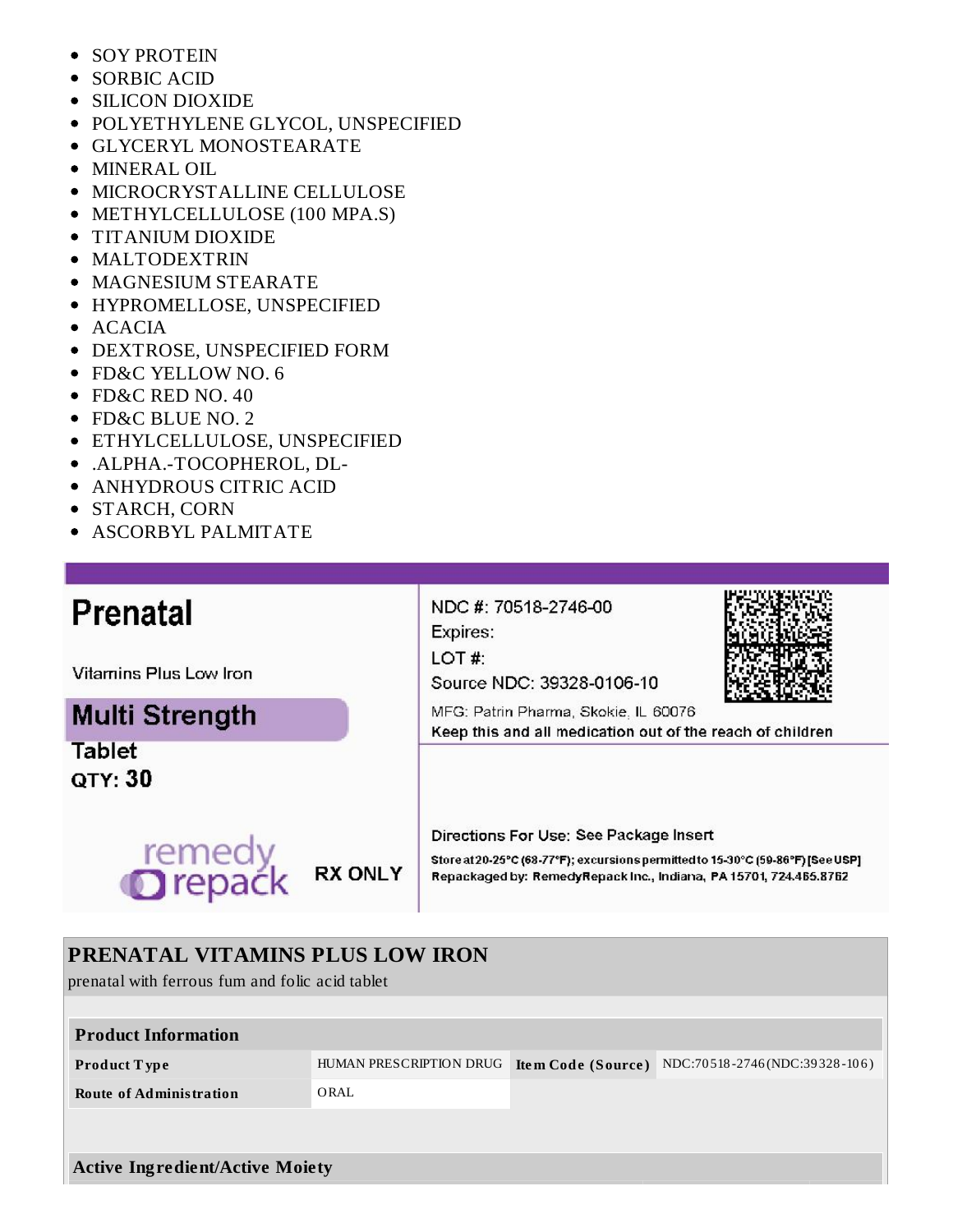| <b>Ingredient Name</b>                                                                            | <b>Basis of Strength</b>                   | Strength          |
|---------------------------------------------------------------------------------------------------|--------------------------------------------|-------------------|
| VITAMIN A ACETATE (UNII: 3LE3D9D6OY) (VITAMIN A - UNII:81G40H8B0T)                                | <b>VITAMINA</b>                            | 3080 [iU]         |
| <b>BETA CAROTENE</b> (UNII: 01YAE03M7J) (BETA CAROTENE - UNII:01YAE03M7J)                         | <b>BETA CAROTENE</b>                       | 920 [iU]          |
| ASCORBIC ACID (UNII: PQ6CK8PD0R) (ASCORBIC ACID - UNII: PQ6CK8PD0R)                               | ASCORBIC ACID                              | $120$ mg          |
| CHOLECALCIFEROL (UNII: 1C6V77QF41) (CHOLECALCIFEROL - UNII:1C6V77QF41)                            | CHOLECALCIFEROL                            | 400 [iU]          |
| .ALPHA.-TOCOPHEROL ACETATE, DL- (UNII: WR1WPI7EW8) (.ALPHA.-TOCOPHEROL,<br>DL- - UNII:7QWA1RIO01) | .ALPHA.-TOCOPHEROL,<br>$DI -$              | $22$ mg           |
| <b>THIAMINE</b> (UNII: X66NSO3N35) (THIAMINE ION - UNII:4ABT0J945J)                               | <b>THIAMINE</b>                            | $1.84$ mg         |
| RIBO FLAVIN (UNII: TLM2976OFR) (RIBO FLAVIN - UNII: TLM2976OFR)                                   | <b>RIBOFLAVIN</b>                          | 3 <sub>mg</sub>   |
| NIACIN (UNII: 2679 MF687A) (NIACIN - UNII:2679 MF687A)                                            | <b>NIACIN</b>                              | $20$ mg           |
| PYRIDO XINE HYDRO CHLO RIDE (UNII: 68Y4CF58BV) (PYRIDO XINE - UNII: KV2JZ1BI6Z)                   | <b>PYRIDO XINE</b><br><b>HYDROCHLORIDE</b> | $10 \text{ mg}$   |
| FOLIC ACID (UNII: 935E97BOY8) (FOLIC ACID - UNII:935E97BOY8)                                      | FOLIC ACID                                 | $1 \,\mathrm{mg}$ |
| CYANO COBALAMIN (UNII: P6 YC3EG204) (CYANOCOBALAMIN - UNII:P6 YC3EG204)                           | CYANOCOBALAMIN                             | 12 <sub>ug</sub>  |
| CALCIUM CARBONATE (UNII: H0G9379 FGK) (CALCIUM CATION - UNII:2M83C4R6ZB)                          | <b>CALCIUM CARBONATE</b>                   | $200$ mg          |
| <b>IRON</b> (UNII: E1UOL152H7) (IRON - UNII:E1UOL152H7)                                           | <b>IRON</b>                                | $27$ mg           |
| ZINC (UNII: J41CSQ7QDS) (ZINC - UNII:J41CSQ7QDS)                                                  | ZINC                                       | $25 \text{ mg}$   |
| <b>COPPER</b> (UNII: 789U1901C5) (COPPER - UNII:789U1901C5)                                       | <b>COPPER</b>                              | $2$ mg            |

### **Inactive Ingredients**

| <b>Ingredient Name</b>                                | Strength |
|-------------------------------------------------------|----------|
| <b>ASCORBYL PALMITATE (UNII: QN83US2B0N)</b>          |          |
| <b>ANHYDROUS CITRIC ACID (UNII: XF417D3PSL)</b>       |          |
| .ALPHA.-TOCOPHEROL, DL- (UNII: 7QWA1RIO01)            |          |
| ETHYLCELLULOSE, UNSPECIFIED (UNII: 7Z8S9VYZ4B)        |          |
| FD&C BLUE NO. 2 (UNII: L06K8R7DQK)                    |          |
| FD&C RED NO. 40 (UNII: WZB9127XOA)                    |          |
| FD&C YELLOW NO. 6 (UNII: H77VEI93A8)                  |          |
| <b>DEXTROSE, UNSPECIFIED FORM (UNII: IY9 XDZ35W2)</b> |          |
| <b>ACACIA</b> (UNII: 5C5403N26O)                      |          |
| HYPROMELLOSE, UNSPECIFIED (UNII: 3NXW29V3WO)          |          |
| <b>MAGNESIUM STEARATE (UNII: 70097M6I30)</b>          |          |
| STARCH, CORN (UNII: O8232NY3SJ)                       |          |
| <b>MALTODEXTRIN (UNII: 7CVR7L4A2D)</b>                |          |
| METHYLCELLULOSE (100 MPA.S) (UNII: 4GFU244C4J)        |          |
| MICRO CRYSTALLINE CELLULO SE (UNII: OP1R32D61U)       |          |
| MINERAL OIL (UNII: T5L8T28FGP)                        |          |
| <b>GLYCERYL MONOSTEARATE (UNII: 230 OU9 XXE4)</b>     |          |
| POLYETHYLENE GLYCOL, UNSPECIFIED (UNII: 3WJQ0SDW1A)   |          |
| <b>SILICON DIO XIDE (UNII: ETJ7Z6 XBU4)</b>           |          |
| SORBIC ACID (UNII: X045WJ989B)                        |          |
| <b>SOY PROTEIN (UNII: R44IWB3RN5)</b>                 |          |
| <b>STEARIC ACID (UNII: 4ELV7Z65AP)</b>                |          |
| SUCROSE (UNII: C151H8 M554)                           |          |
| <b>TITANIUM DIO XIDE (UNII: 15FIX9 V2JP)</b>          |          |
| TRICAL CIUM PHO SPHATE (UNII: K4C08XP666)             |          |
|                                                       |          |
|                                                       |          |

**Product Characteristics**